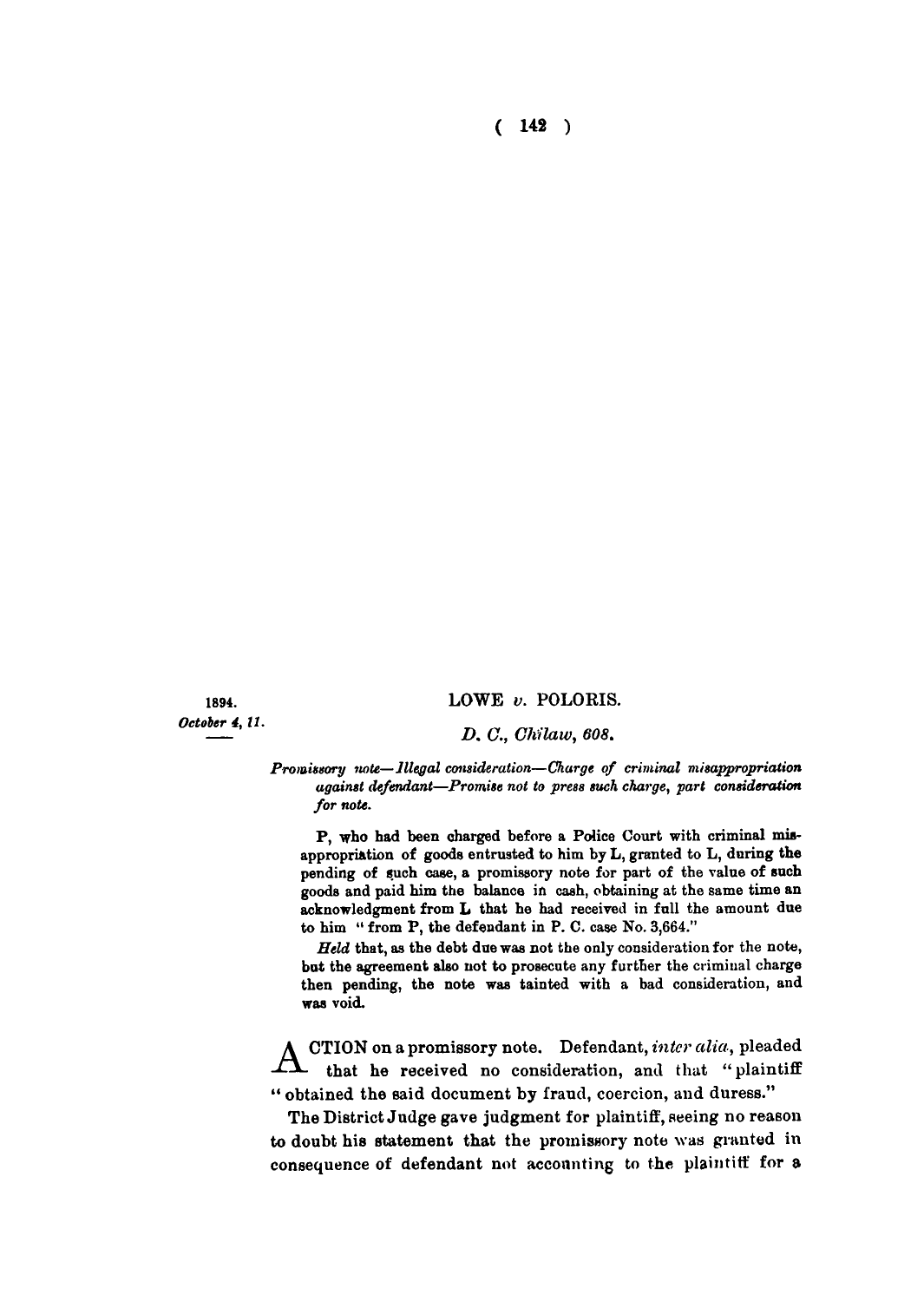**quantity of copperah entrusted by him to the defendant for** 1894. delivery at Colombo; that the defendant paid plaintiff a part of LAWRUE **the value of the copperah in cash, and for the balance granted** A.C.J. **the promissory note; and that thereupon plaintiff withdrew a criminal charge of misappropriation which he had brought against the defendant, and which was then pending in court.** 

**Defendant appealed.** 

**4th October, 1894.—***Snnevirntne* **appeared for appellant, and**  *Aserappa* **for plaintiff respondent.** 

*Cur. adv. vult.* 

## **11th October. LAWRIE , A.C.J.—**

**The answer is evasive and disingenuous ; I do not rely on the evidence of the defendant. I examine only the evidence of and the receipt given by the plaintiff, and in these I find sufficient admissions and proof tha t th <sup>e</sup> consideration for this note was at least in part illegal. It involved the dropping of a criminal prosecution, for which the i'oiice Magistrate of the district had issued**  a warrant for the apprehension of the first defendant. I think there **can be no doubt thnt the defendant Vohins and the first accused Podi Sinno are one and the same person.** 

**Tbe plaintiff says that the first defendant was arrested after he gave the promissory note. This I think may safely be said to be**  untrue. He was certainly under arrest when the note was made. **It is said by the plaintiff that the consideration for the note was the value of copperah which he had charged the first defendant and others with having misappropriated. The discharge granted by the plaintiff at the same time as the note was made, refers specially**  to the criminal case 3,664: it is an amicable discharge of the **amount referred to in that case, and this writing under the hand of the plaintiff seems to me to prove clearly that part of the consideration for the note was the giving of a document, which the parties believed would convince the Magistrate that the plaintiff had settled, and had no further claim against the defendant.** 

**There may have been a debt due by the first defendant to plaintiff. I assume that there was, but that was not the only consideration for the making of the note, that certainly was not the consideration moving the second defendant (the first defendant's wife) to make it.** 

**The consideration was that the plaintiff would not insist in and continue a prosecution for criminal misappropriation which he had already instituted ; and as I am of opinion that this note is tainted with a bad consideration, 1 would set aside and dismiss the action with costs.**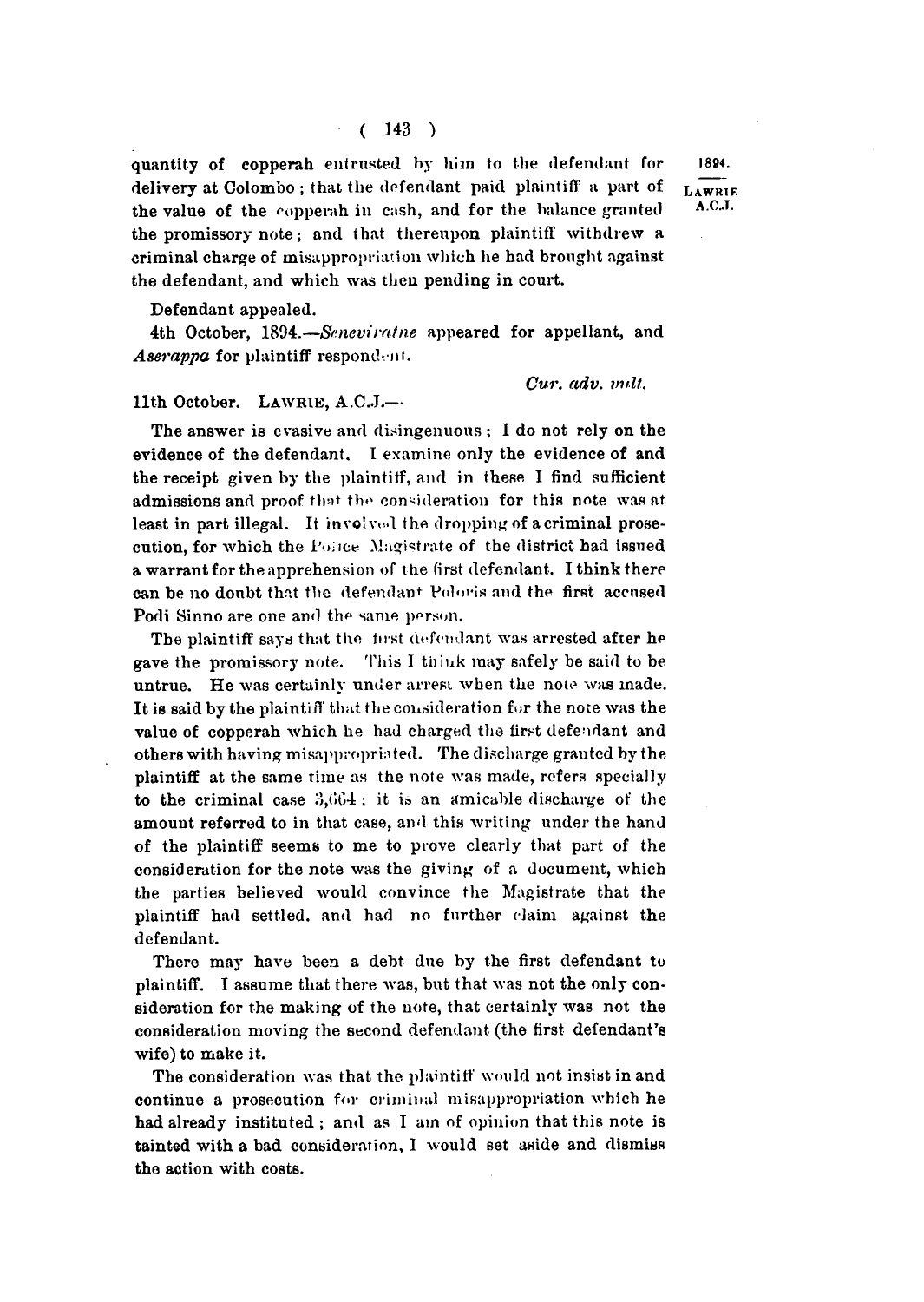**i8»4. WITHBES , J . : —** 

WITHERS, J. This is an action on a promissory note for Rs. 120 with interest, **alleged to have been made by the defendants to plaintiff at Marawila on the 28th day of August, 1892.** 

> **The answer did not deny the making of the note, but raised every possible objection against the makers being adjudged to pay the amount. The principal pleas raised are illegality of consideration and duress.**

> **These defences are imperfectly pleaded, and the answer containing them should have been returned for amendment, or, if the party would not amend these pleas, should have been struck out.**

> **The 75th section of the Code requires that the circumstances of the case upon which the defendant means to rely for his defence should be stated. The auswer should have disclosed the circumstances which constituted " duress," or made the consideration " illegal."**

> **The plaintiff, however, made no objection to the form of the answer. He no doubt understood the drift of it, and he let the case go to trial without any settlement of issues.**

> **In the argument in appeal, the two defences of duress and illegal consideration were so mixed up together that I was not quite able to apprehend the line of defence.**

> **1 was not satisfied that the plea of duress had been made out, and so I address myself to the plea of illegal consideration. It is admitted that the plaintiff charged the defendant before the Police Magistrate with a criminal offence relating to a quantity of copperah, which he alleges he entrusted the first defendant with to take to Colombo for sale. Upon that charge a warrant of**  arrest was issued by the Police Magistrate, and this accused was **arrested by one Sebastian, Police Headman of Marawila.**

> It is admitted that this note was demanded by the plaintiff of **the defendant on account of the copperah which was the subject of the criminal complaint. Whether this note was made before or after the arrest by the police headman is not clear from the evidence. Plaintiff says it was before, defendant says it was after, the arrest.**

> **On the same day, however, as the note was given by the defendant to the plaintiff, a receipt was granted by the plaintiff to the defendant, the correct translation of which is said to be as fol**lows:--"Received amicably on the 28th August the amount in **"full due tome from Kuruppu Arachchige Peloris Appu, of " Wennappuwa, the defendant in case No. iJ,(J64, and his wife**  " Catherina Hamy. Signed Panlu" (i.e., plaintiff).